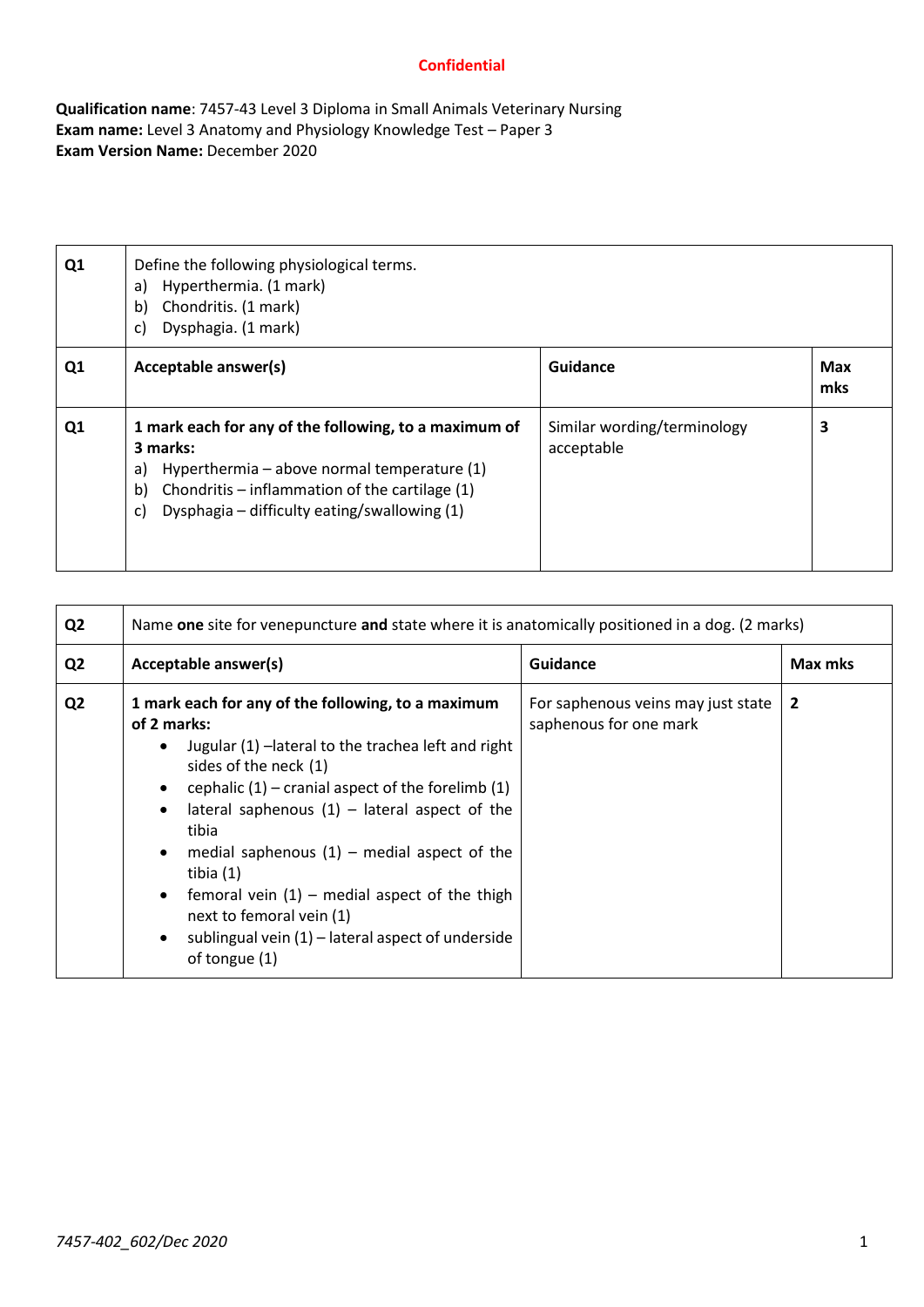| Q <sub>3</sub> | a. Name the synovial joint between the femur and tibia. (1 mark)<br>Classify the joint type by range of movement. (1 mark)<br>b.<br>State one type of movement made by this joint. (1 mark)<br>C. |  |   |  |
|----------------|---------------------------------------------------------------------------------------------------------------------------------------------------------------------------------------------------|--|---|--|
| Q3             | Acceptable answer(s)<br>Guidance<br>Max mks                                                                                                                                                       |  |   |  |
| Q <sub>3</sub> | 1 mark each for any of the following, to a maximum<br>of 3 marks:<br>Stifle/knee joint (1)<br>а.<br>Hinge (1)<br>b.<br>Flexion (1) or Extension (1)                                               |  | 3 |  |

| Q4 | List the four active phases of mitotic cell division. (4 marks)<br>а.<br>Name one example of tissue type that is replaced by mitotic cell division. (1 mark)<br>b.<br>State the cell organelle in which this division occurs. (1 mark)<br>$C_{\star}$ |                                                                                                              |         |  |
|----|-------------------------------------------------------------------------------------------------------------------------------------------------------------------------------------------------------------------------------------------------------|--------------------------------------------------------------------------------------------------------------|---------|--|
| Q4 | Acceptable answer(s)                                                                                                                                                                                                                                  | <b>Guidance</b>                                                                                              | Max mks |  |
| Q4 | 1 mark each for any of the following, to a maximum<br>of 6 marks:<br>Mitotic division<br>a.<br>Prophase (1)<br>Metaphase (1)<br>Anaphase (1)<br>Telophase (1)<br>b. Any tissue in the body other than the cells<br>involved in reproduction (1)       | b. can be any type of tissue<br>e.g. skin, bone etc other than<br>the gamete cells in the ovary<br>or testis | 6       |  |
|    | Nucleus (1)                                                                                                                                                                                                                                           |                                                                                                              |         |  |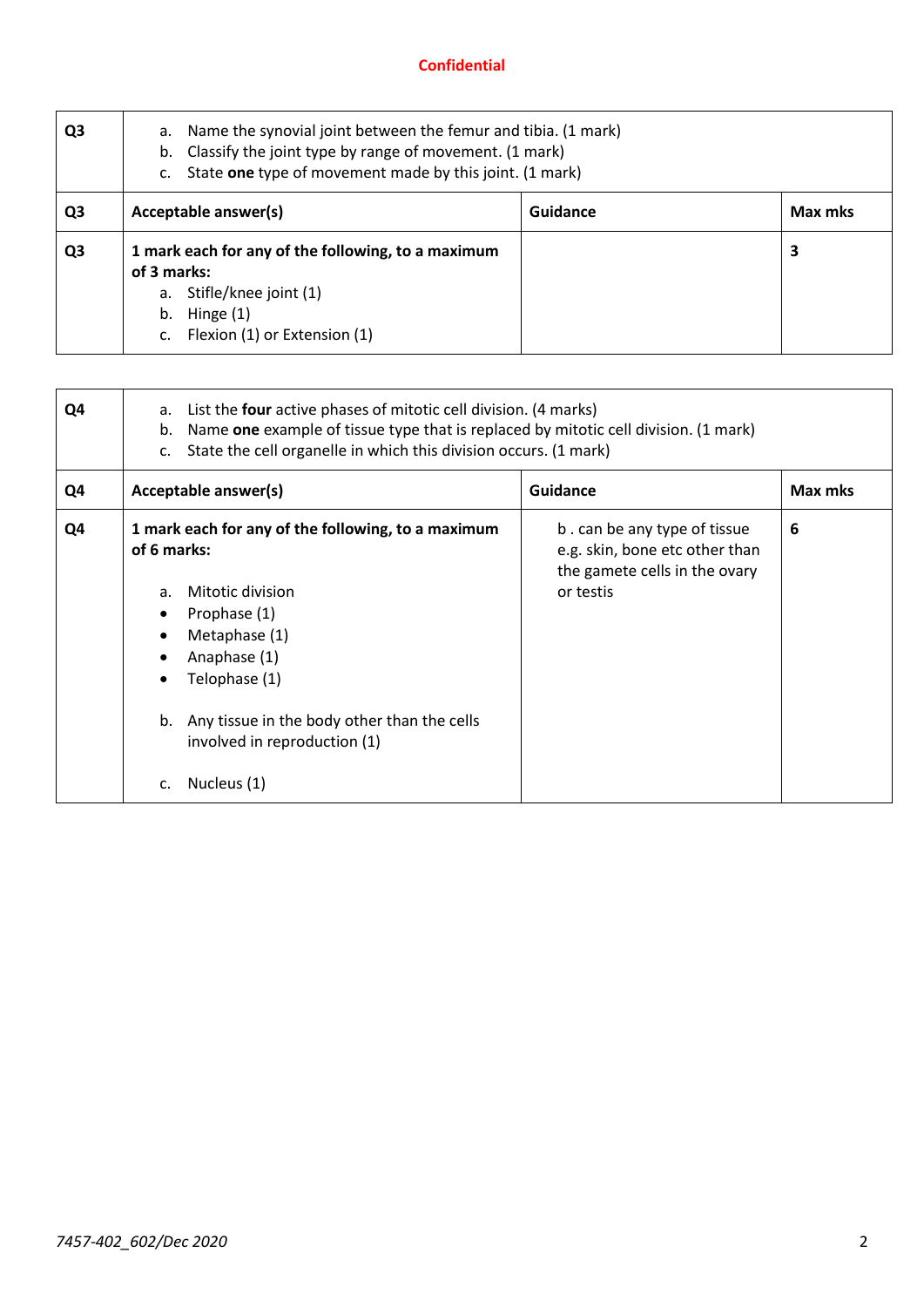| Q5 | Acceptable answer(s)                                                                                                                                                                                | <b>Guidance</b>                                    | Max mks      |
|----|-----------------------------------------------------------------------------------------------------------------------------------------------------------------------------------------------------|----------------------------------------------------|--------------|
| Q5 | 1 mark each for the following, to a maximum of 1<br>mark:                                                                                                                                           | Similar wording acceptable for<br>definition in a. | $\mathbf{2}$ |
|    | a. A mineral that carries an electrical charge (1)                                                                                                                                                  |                                                    |              |
|    | 1 mark each for the following, to a maximum of 1<br>mark:                                                                                                                                           |                                                    |              |
|    | b.<br>name<br>Sodium (1)<br>$\bullet$<br>Chloride (1)<br>$\bullet$<br>Potassium (1)<br>$\bullet$<br>Phosphate (1)<br>٠<br>Magnesium (1)<br>$\bullet$<br>Calcium (1)<br>$\bullet$<br>Bicarbonate (1) |                                                    |              |

| Q <sub>6</sub> | Name the tactile hairs commonly known as whiskers in dogs and cats. (1 mark)<br>a.<br>State the function of these hairs. (1 mark)<br>b.                            |                                                           |                |  |
|----------------|--------------------------------------------------------------------------------------------------------------------------------------------------------------------|-----------------------------------------------------------|----------------|--|
| Q <sub>6</sub> | Acceptable answer(s)                                                                                                                                               | <b>Guidance</b>                                           | Max mks        |  |
| Q <sub>6</sub> | 1 mark each for the following, to a maximum of 1<br>mark:                                                                                                          | For function similar wording or<br>terminology acceptable | $\overline{2}$ |  |
|                | Name<br>a.<br>Sinus hairs/Vibrissae (1)<br>$\bullet$                                                                                                               |                                                           |                |  |
|                | 1 mark each for the following, to a maximum of 1<br>mark:                                                                                                          |                                                           |                |  |
|                | Function<br>b <sub>1</sub><br>Sensors (1)<br>Feel the environment around them (1)<br>$\bullet$<br>Sensory function (1)<br>$\bullet$<br>Any other acceptable answer |                                                           |                |  |
|                |                                                                                                                                                                    |                                                           |                |  |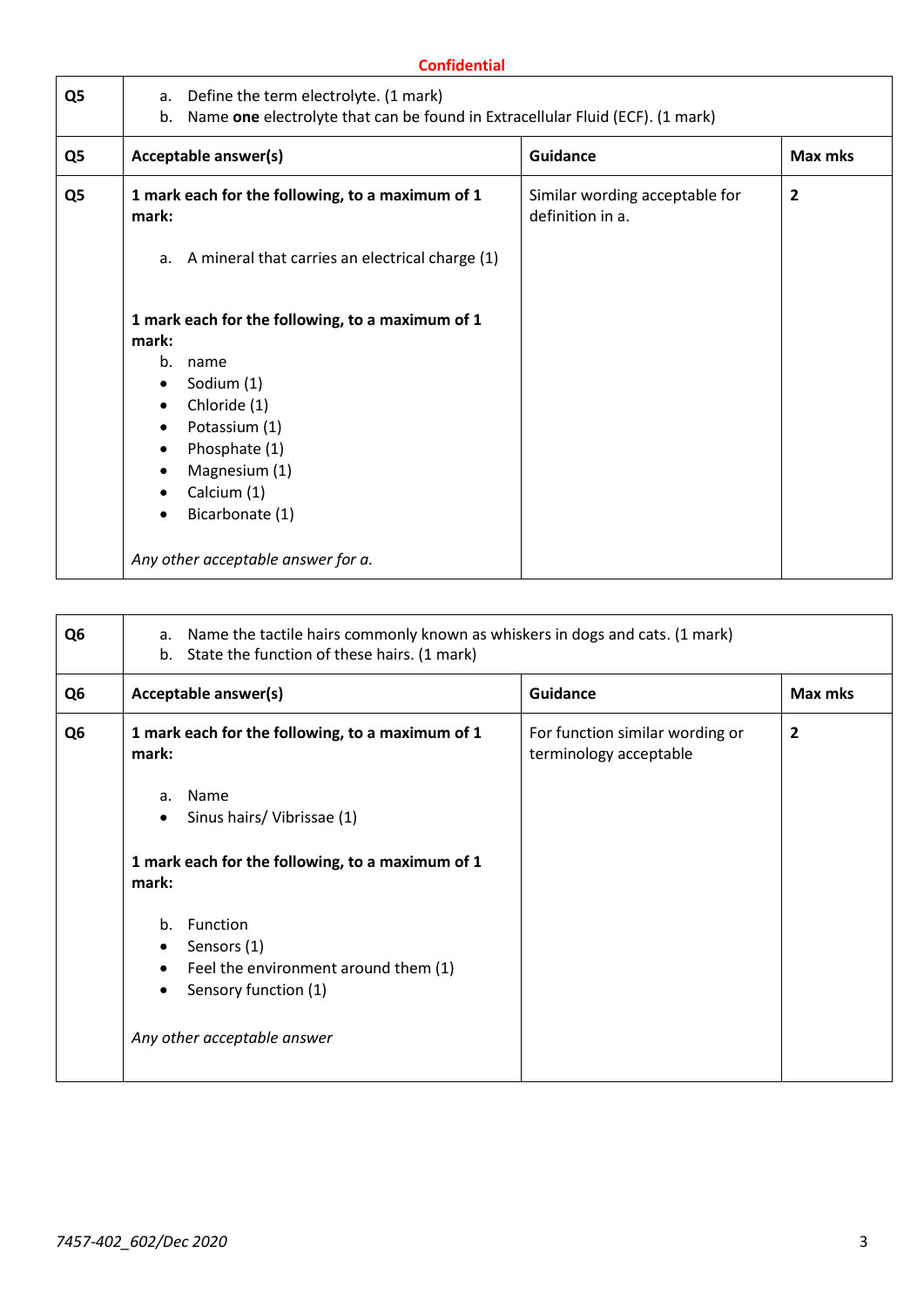|    | <b>Confidential</b>                                                                                                                                                                                                                            |                            |         |  |  |
|----|------------------------------------------------------------------------------------------------------------------------------------------------------------------------------------------------------------------------------------------------|----------------------------|---------|--|--|
| Q7 | Define the term sesamoid. (1 mark)<br>a.<br>State the function of sesamoid bones. (1 mark)<br>b.<br>Name one example of a sesamoid bone and state where it is in the body. (2 marks)<br>c.                                                     |                            |         |  |  |
| Q7 | Acceptable answer(s)                                                                                                                                                                                                                           | <b>Guidance</b>            | Max mks |  |  |
| Q7 | 1 mark each for the following, to a maximum of 1<br>mark:                                                                                                                                                                                      | similar wording acceptable | 4       |  |  |
|    | Definition<br>a.<br>A bone that forms in the tissues of tendons or<br>soft tissues (1)<br>1 mark each for the following, to a maximum of 1<br>mark:                                                                                            |                            |         |  |  |
|    | Function<br>b.<br>Alter the direction that tendons and muscle<br>pull over bony prominences (to prevent wear<br>and tear) $(1)$<br>1 mark each for the following, to a maximum of 2<br>marks:                                                  |                            |         |  |  |
|    | Name<br>$\mathsf{C}$ .<br>Patella (1) – tendon of the quadriceps femoris<br>$\bullet$<br>(1) or patella ligament of the stifle (1)<br>Fabella(e) (1) -tendons of the gastrocnemius<br>$\bullet$<br>muscle $(1)$<br>Any other acceptable answer |                            |         |  |  |

| Q8 | State the scientific term for the sensation of taste. (1 mark)<br>a.<br>Name the three cranial nerves involved with the sense of taste and the area of the tongue they<br>$b_{\cdot}$<br>innervate. (6 marks)           |                                                                                                          |         |  |  |
|----|-------------------------------------------------------------------------------------------------------------------------------------------------------------------------------------------------------------------------|----------------------------------------------------------------------------------------------------------|---------|--|--|
| Q8 | Acceptable answer(s)                                                                                                                                                                                                    | Guidance                                                                                                 | Max mks |  |  |
| Q8 | 1 mark for the following, to a maximum of 1 mark:                                                                                                                                                                       | For b. name or number acceptable                                                                         | 7       |  |  |
|    | Term<br>a.<br>Gustation (1)<br>1 mark each for any of the following, to a maximum                                                                                                                                       | Similar wording acceptable<br>Will accept cranial or rostral and<br>epiglottis or soft palate or pharynx |         |  |  |
|    | of 3 marks:<br>Cranial nerves<br>b.<br>Facial XII $(1)$ – rostral/cranial 2/3rds $(1)$<br>$\bullet$<br>Glossopharyngeal XI $(1)$ – caudal third $(1)$<br>Vagus $X(1)$ – epiglottis/soft palate/pharynx (1)<br>$\bullet$ |                                                                                                          |         |  |  |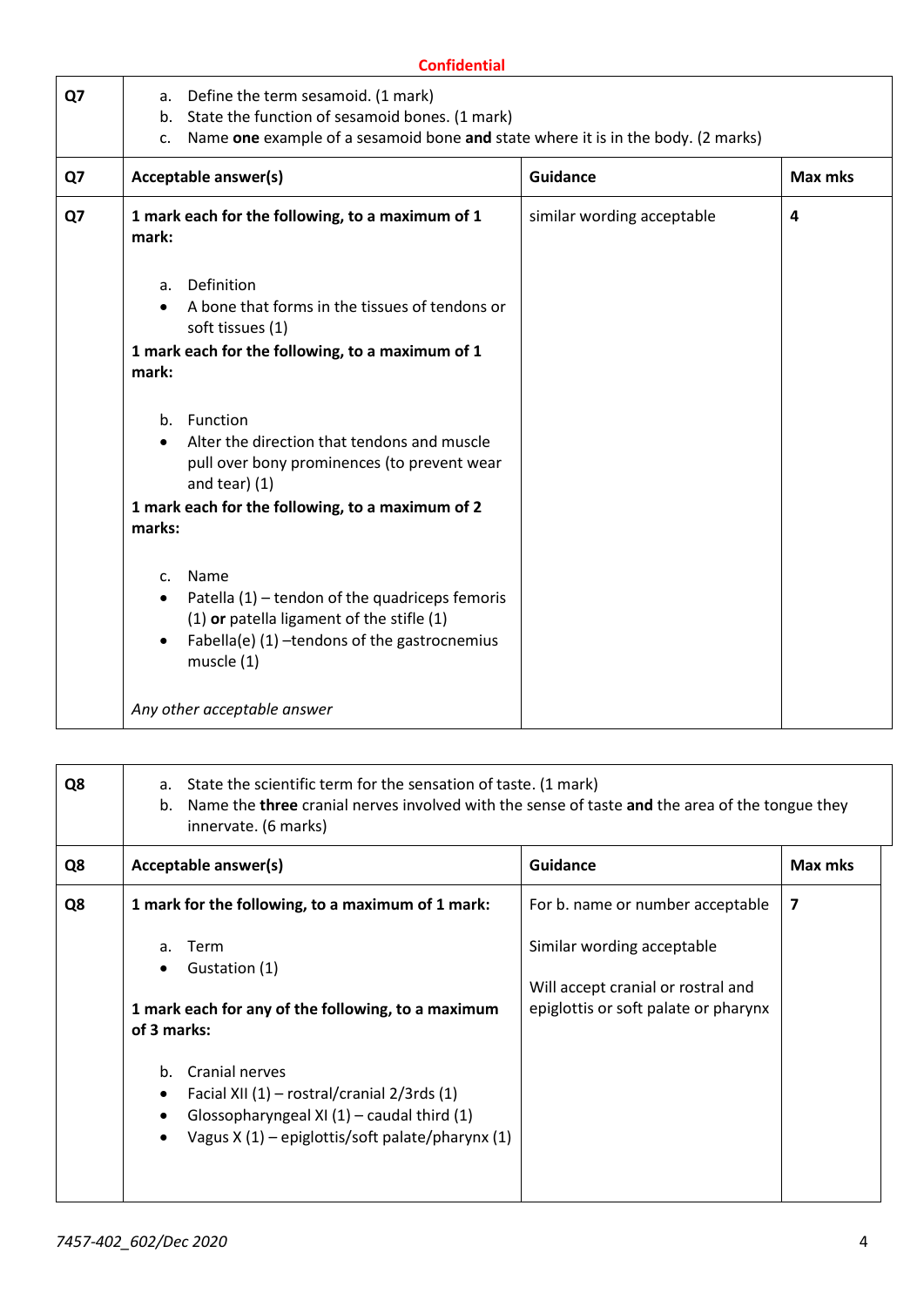|                | <b>Confidential</b>                                                                                                                                                                                                                                                                                                                                                          |                                                                                                                                                                         |         |  |  |
|----------------|------------------------------------------------------------------------------------------------------------------------------------------------------------------------------------------------------------------------------------------------------------------------------------------------------------------------------------------------------------------------------|-------------------------------------------------------------------------------------------------------------------------------------------------------------------------|---------|--|--|
| a.<br>b.<br>c. | Name the hormone that regulates red blood cells production. (1 mark)<br>Name the organ of production for this hormone. (1 mark)<br>Explain the negative feedback loop in relation to this hormone. (4 marks)                                                                                                                                                                 |                                                                                                                                                                         |         |  |  |
|                |                                                                                                                                                                                                                                                                                                                                                                              | <b>Guidance</b>                                                                                                                                                         | Max mks |  |  |
|                |                                                                                                                                                                                                                                                                                                                                                                              | Similar wording acceptable for c                                                                                                                                        | 6       |  |  |
| a.<br>b.<br>c. | Hormone<br>Erythropoietin (1)<br>Organ<br>Kidney (1)<br>Negative feedback loop<br>Anaemia causing low blood oxygen levels/<br>hypoxia stimulates kidneys to produce<br>erythropoietin (1)<br>Erythropoietin stimulates the bone marrow to<br>produce red blood cells (erythrocytes) (1)<br>Normal Red blood cell level restored (1)<br>Erythropoietin production stopped (1) |                                                                                                                                                                         |         |  |  |
|                |                                                                                                                                                                                                                                                                                                                                                                              | Acceptable answer(s)<br>1 mark for the following, to a maximum of 1 mark:<br>1 mark for the following, to a maximum of 1 mark:<br>1 mark each, to a maximum of 4 marks: |         |  |  |

| Q10 | Name the structure that initiates the heart to contract. (1 mark)<br>a.<br>State where this structure can be located. (1 mark)<br>b.<br>Define the term myogenic in relation to this structure. (1 mark)<br>c. |                                                                                         |                                                                                               |         |
|-----|----------------------------------------------------------------------------------------------------------------------------------------------------------------------------------------------------------------|-----------------------------------------------------------------------------------------|-----------------------------------------------------------------------------------------------|---------|
| Q10 | Acceptable answer(s)<br>Guidance                                                                                                                                                                               |                                                                                         |                                                                                               | Max mks |
| Q10 | of 3 marks:                                                                                                                                                                                                    | 1 mark each for any of the following, to a maximum                                      | For a. SA node is acceptable                                                                  | 3       |
|     | structure<br>a.                                                                                                                                                                                                | Sinoatrial node (1)                                                                     | For c. similar wording/terminology<br>acceptable if originating from<br>muscle is referred to |         |
|     | Location<br>$h_{\cdot}$                                                                                                                                                                                        | Wall of the right atrium (1)                                                            |                                                                                               |         |
|     | definition<br>$\mathsf{C}$ .                                                                                                                                                                                   | Heart muscle initiates a contraction within the<br>muscle rather than nerve impulse (1) |                                                                                               |         |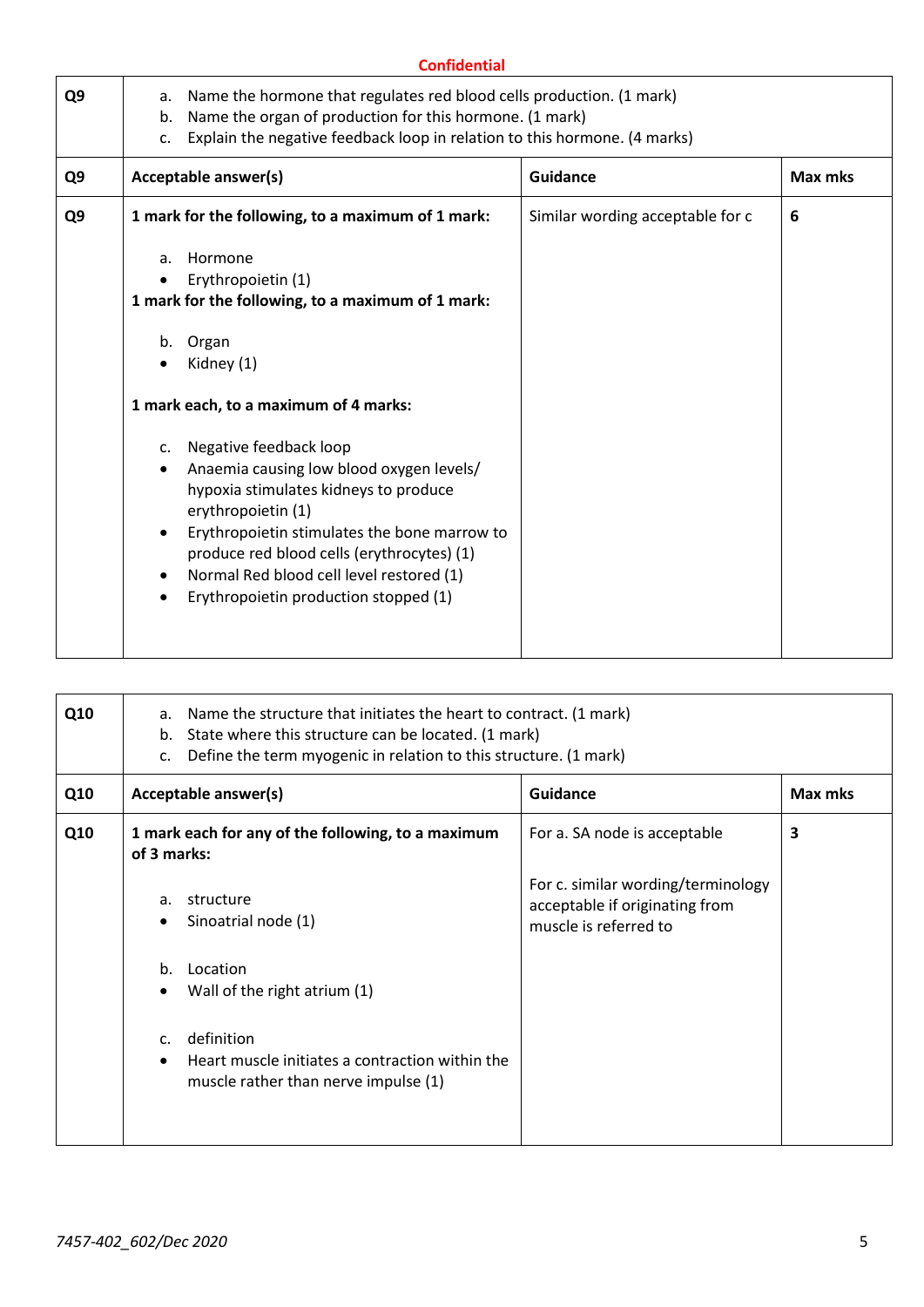| Q11 | Define the following terminology associated with respiration.<br>a) Residual Volume. (1 mark)<br>Functional residual volume. (1 mark)<br>b)                                                                                                              |                                             |                |  |  |
|-----|----------------------------------------------------------------------------------------------------------------------------------------------------------------------------------------------------------------------------------------------------------|---------------------------------------------|----------------|--|--|
| Q   | Guidance<br>Acceptable answer(s)<br>Max mks                                                                                                                                                                                                              |                                             |                |  |  |
| Q   | 1 mark each for any of the following, to a maximum<br>of 2 marks:<br>Residual – the amount of air remaining in the<br>a)<br>lungs after forced expiration (1)<br>b) Functional – the amount of air remaining in<br>the lungs after normal expiration (1) | Answers to include the highlighted<br>words | $\overline{2}$ |  |  |

| Q12 | Name the structure in the kidney that antidiuretic hormone acts upon. (1 mark)<br>а.<br>Briefly describe the effect of the hormone on the structure. (1 mark)<br>b.                                      |                                                                                     |                |  |  |
|-----|----------------------------------------------------------------------------------------------------------------------------------------------------------------------------------------------------------|-------------------------------------------------------------------------------------|----------------|--|--|
| Q   | Acceptable answer(s)                                                                                                                                                                                     | Guidance                                                                            | Max mks        |  |  |
| Q   | 1 mark each for any of the following, to a maximum<br>of 2 marks:<br>a. structure<br>Collecting ducts<br>b. effect<br>Makes the walls more permeable to allow water to<br>move (into plasma and ECF) (1) | In b must contain permeability and<br>water movement.<br>Similar wording acceptable | $\overline{2}$ |  |  |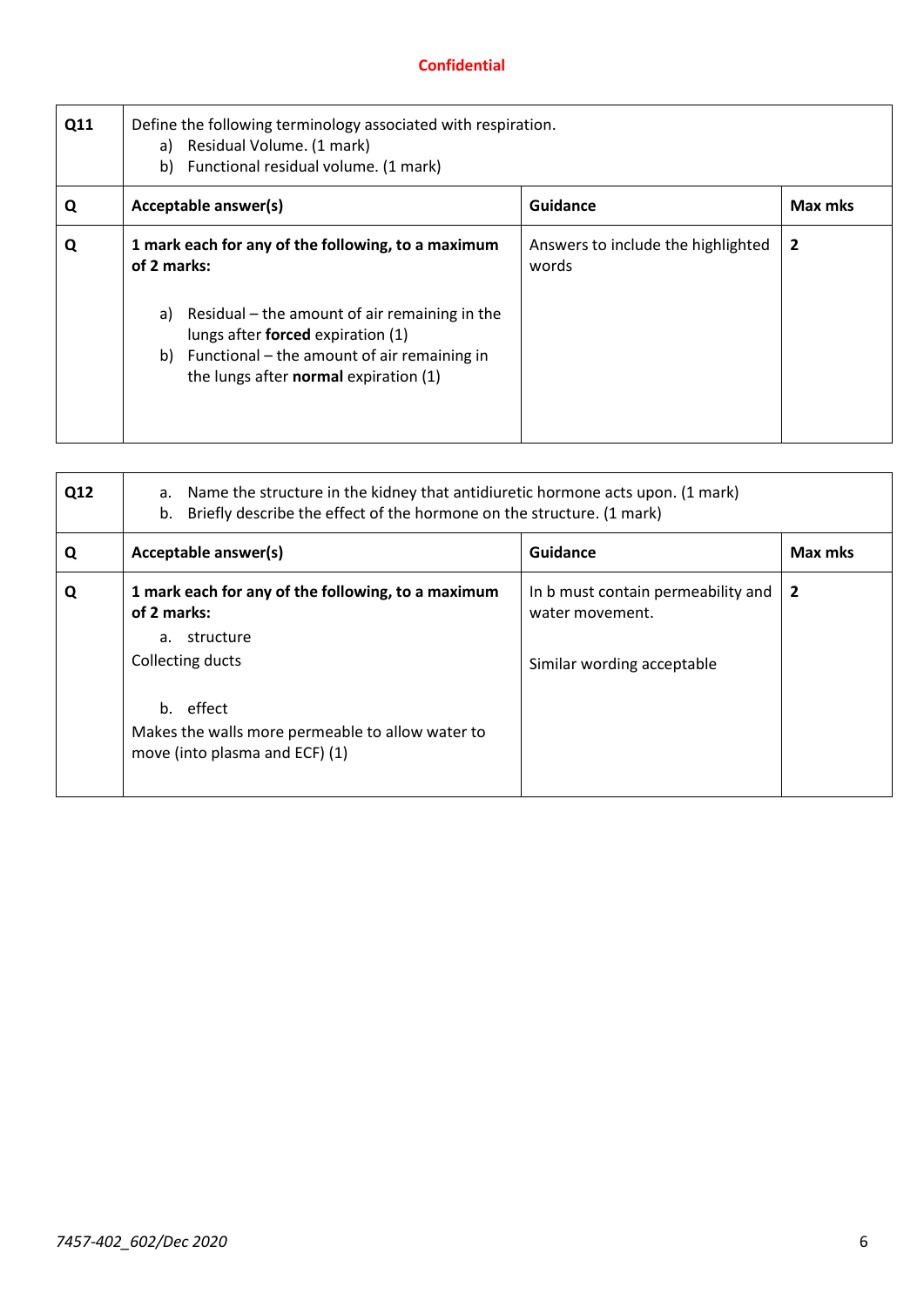| Q13 | Name one accessory gland to the genital tract of a male cat. (1 mark)<br>а.<br>Give one function of the seminal fluid produced in the gland. (1 mark)<br>b.                                                                                                                                                                                                                              |                                   |         |  |
|-----|------------------------------------------------------------------------------------------------------------------------------------------------------------------------------------------------------------------------------------------------------------------------------------------------------------------------------------------------------------------------------------------|-----------------------------------|---------|--|
| Q   | Acceptable answer(s)                                                                                                                                                                                                                                                                                                                                                                     | <b>Guidance</b>                   | Max mks |  |
| Q   | 1 mark each for any of the following, to a maximum<br>of 1 mark:<br>a. gland<br>Prostate gland (1)<br>Bulbo-urethral gland (1)<br>$\bullet$<br>1 mark each for any of the following, to a maximum<br>of 1 mark:<br>function<br>b.<br>Increases ejaculate volume (1)<br>Provide correct environment for sperm<br>survival (1)<br>Neutralises acidity of urine in urethra (1)<br>$\bullet$ | For b. similar wording acceptable | 2       |  |
|     | Any other acceptable answer                                                                                                                                                                                                                                                                                                                                                              |                                   |         |  |

| Q14 | Name the paired olfactory organ in snakes. (1 mark)<br>а.<br>State the location of this organ. (1 mark)<br>b.<br>State two functions of this sense (2 marks)<br>C <sub>1</sub>                                                                                           |                                                     |         |  |
|-----|--------------------------------------------------------------------------------------------------------------------------------------------------------------------------------------------------------------------------------------------------------------------------|-----------------------------------------------------|---------|--|
| Q   | Acceptable answer(s)                                                                                                                                                                                                                                                     | <b>Guidance</b>                                     | Max mks |  |
| Q   | 1 mark each for any of the following, to a maximum<br>of 4 marks:                                                                                                                                                                                                        | For b. accept nasal cavity or roof of<br>mouth also | 4       |  |
|     | a. organ<br>Jacobson's organ (1) or Vomeronasal organ (1)<br>$\bullet$<br>Location<br>$b_{1}$<br>Nasal cavity extending into roof of mouth<br>$\bullet$<br>Function<br>$\mathsf{C}$<br>Detect prey (1)<br>Detect predators (1)<br>٠<br>Detect pheromones from a mate (1) |                                                     |         |  |
|     | Any other acceptable answer                                                                                                                                                                                                                                              |                                                     |         |  |